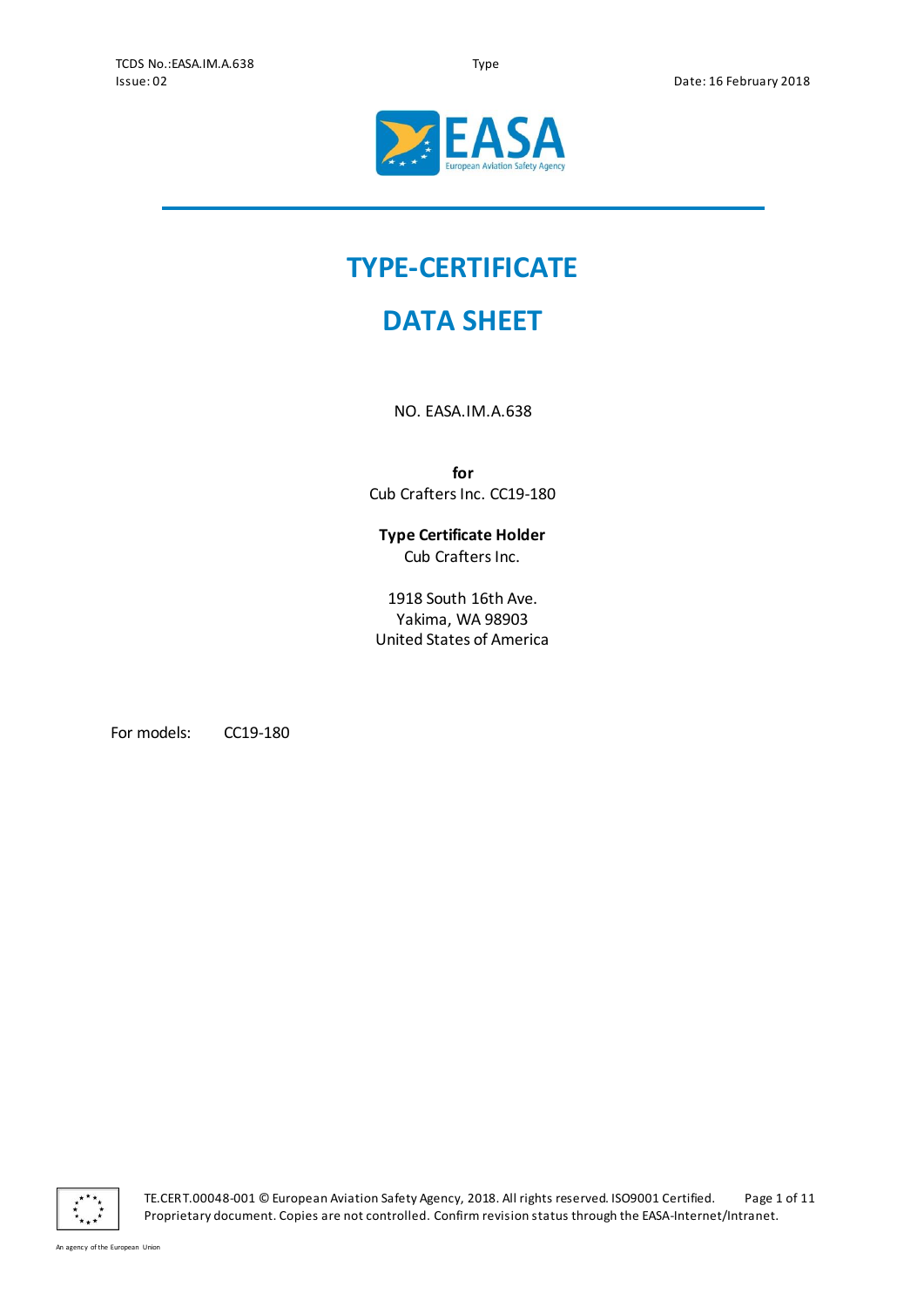Intentionally left blank



TE.CERT.00048-001 © European Aviation Safety Agency, 2018. All rights reserved. ISO9001 Certified. Page 2 of 11 Proprietary document. Copies are not controlled. Confirm revision status through the EASA-Internet/Intranet.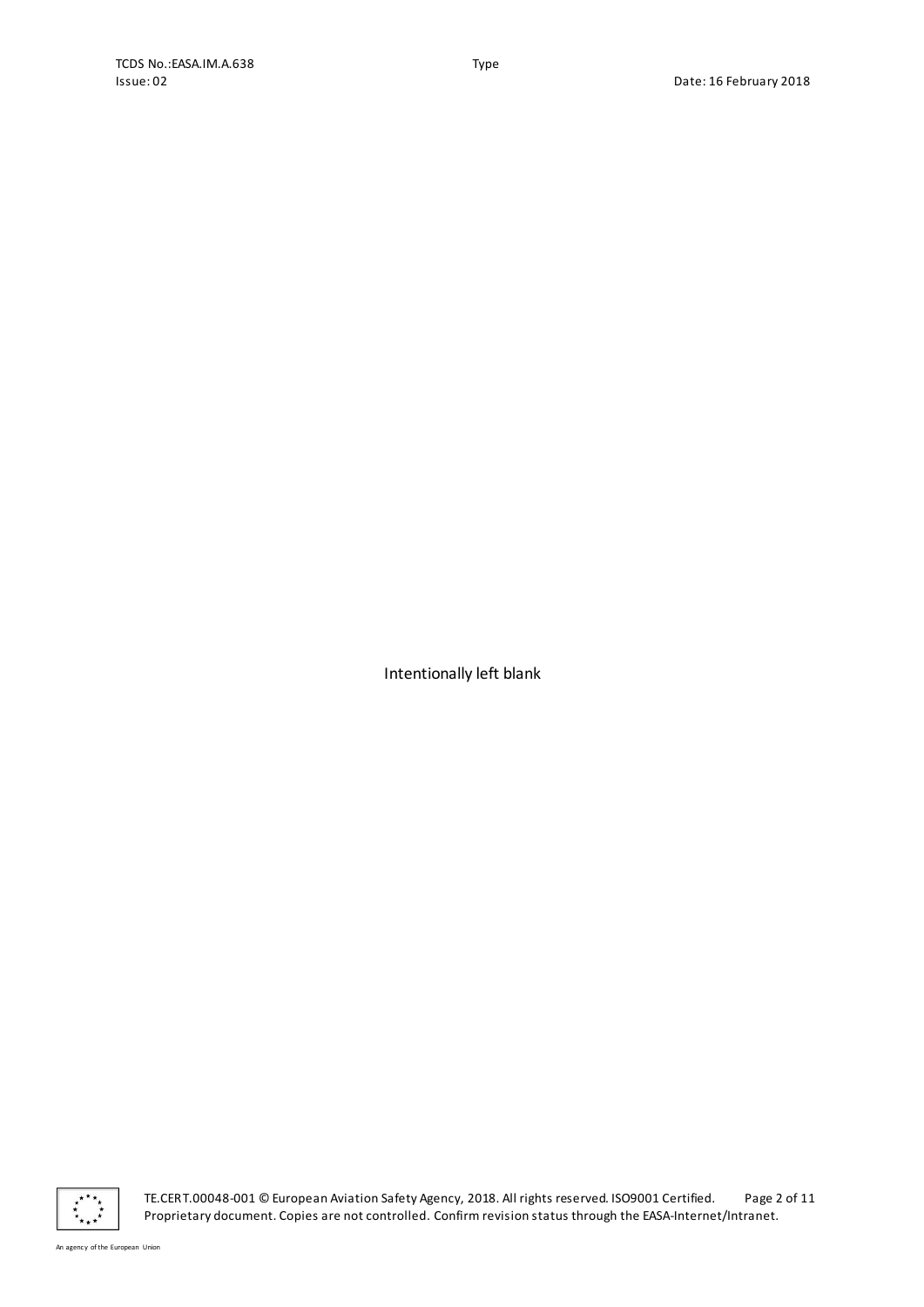| A.I. |  |  |
|------|--|--|
|      |  |  |
|      |  |  |
|      |  |  |
|      |  |  |
|      |  |  |
|      |  |  |
|      |  |  |
|      |  |  |
|      |  |  |



TE.CERT.00048-001 © European Aviation Safety Agency, 2018. All rights reserved. ISO9001 Certified. Page 3 of 11 Proprietary document. Copies are not controlled. Confirm revision status through the EASA-Internet/Intranet.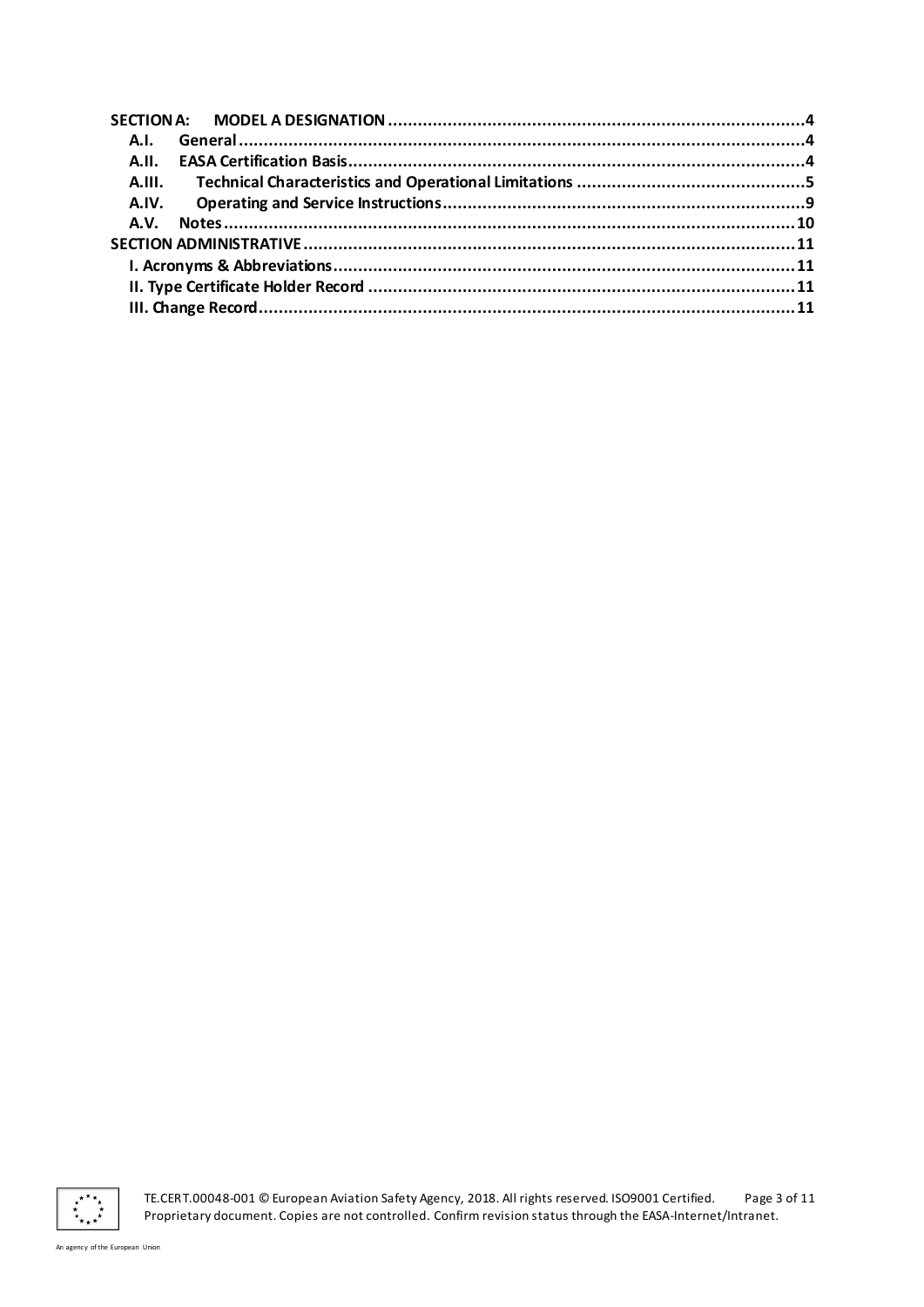# <span id="page-3-0"></span>**SECTION A: MODEL A DESIGNATION**

<span id="page-3-1"></span>

| General<br>A.I.                                                                                                                                                     |                      |                                        |
|---------------------------------------------------------------------------------------------------------------------------------------------------------------------|----------------------|----------------------------------------|
| 1. Type/ Model/ Variant                                                                                                                                             |                      |                                        |
| $1.1$ Type:                                                                                                                                                         | CC19-180             |                                        |
| 1.2 Model:                                                                                                                                                          |                      | CC19-180 (sales designation: XCub)     |
| 1.3 Variant:                                                                                                                                                        | N/A                  |                                        |
| 2. Airworthiness Category                                                                                                                                           | Normal, Utility      |                                        |
| 3. Manufacturer                                                                                                                                                     | Cub Crafters Inc.    |                                        |
|                                                                                                                                                                     | 1918 South 16th Ave. |                                        |
|                                                                                                                                                                     | Yakima, WA 98903     |                                        |
|                                                                                                                                                                     | <b>USA</b>           |                                        |
| 4. EASA Type Certification Application Date                                                                                                                         |                      | 27 June 2016 - EASA Form 30            |
| 5. State of Design Authority                                                                                                                                        |                      | Federal Aviation Authority (FAA) USA   |
|                                                                                                                                                                     |                      | Seattle Aircraft Certification Office  |
|                                                                                                                                                                     | 1601 Lind Avenue SW  |                                        |
|                                                                                                                                                                     | Renton, WA 98055     |                                        |
|                                                                                                                                                                     | <b>USA</b>           |                                        |
| 5.1 Certification Basis:                                                                                                                                            |                      |                                        |
| Part 23 of the Federal Aviation Regulations (FAR) effective December 18, 1964, as<br>amended by 23-1 through 23-62. FAR 36 as amended on the date of certification. |                      |                                        |
| 6. State of Design Authority Type Certificate Date                                                                                                                  | 02 June 2016         |                                        |
| 7. EASA Type Certification Date                                                                                                                                     | 18 December 2017     |                                        |
| <b>EASA Certification Basis</b><br>A.II.                                                                                                                            |                      |                                        |
| 1. Reference Date for determining the applicable requirements                                                                                                       |                      | 02 June 2016<br>(FAA Application Date) |
| <b>Type Certificate Date</b>                                                                                                                                        |                      |                                        |
| 2. Airworthiness Requirements                                                                                                                                       | CS-23 Amendment 4    |                                        |
| 3. Special Conditions                                                                                                                                               | None                 |                                        |
| 4. Exemptions                                                                                                                                                       |                      |                                        |
| Not available under EASA regulation.                                                                                                                                |                      |                                        |
| 5. (Reserved) Deviations                                                                                                                                            | None                 |                                        |
| 6. Equivalent Safety Findings                                                                                                                                       |                      |                                        |
| CRI D-101 - CS 23.807 Emergency Exit.                                                                                                                               |                      |                                        |
| 7. Environmental Protection                                                                                                                                         |                      |                                        |
| ICAO Annex 16, Volume 1 as recorded in CRI N-01 Noise Database                                                                                                      |                      |                                        |

<span id="page-3-2"></span>

TE.CERT.00048-001 © European Aviation Safety Agency, 2018. All rights reserved. ISO9001 Certified. Page 4 of 11 Proprietary document. Copies are not controlled. Confirm revision status through the EASA-Internet/Intranet.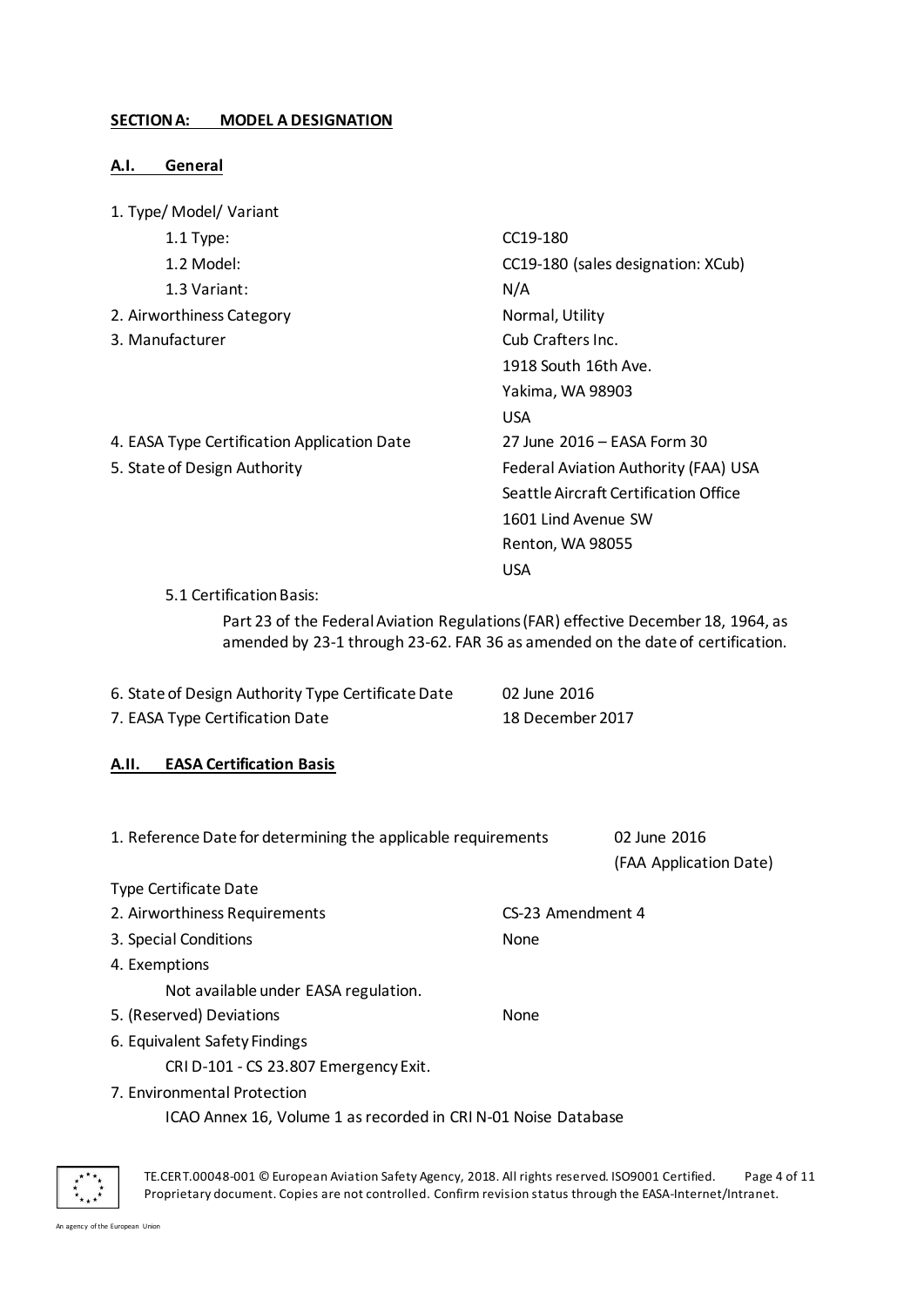## <span id="page-4-0"></span>**A.III. Technical Characteristics and Operational Limitations**

#### 1. Type Design Definition

The Cub Crafters CC19-180 is defined by Cub Crafters Document Master Document List XC10000MDL Rev. C or later approved revision.

#### 2. Description

The Cub CraftersCC19-180 is a two seat, tail-wheel aircraft using tube-and-fabric construction with a gross weight of 1043 kg (2,300 lbs).

# 3. Equipment

The basic required equipment as prescribed in the applicable airworthiness regulations (see Certification Basis) must be installed in the aircraft for airworthiness certification.

Additional Equipment Necessary for Type Certification: Reference the latest Approved Revision of "CC19-180 Pilots Operating Handbook and FAA Approved Flight Manual."

# 4. Dimensions

Span 10.5m (34.3 ft) Length 7.3m (23.8 ft) Height 2.6m (8.4 ft) Maximum Height (level attitude) Wing Area 16.2 m<sup>2</sup> (174.8 ft<sup>2</sup>)

# 5. Engine

- 5.1. Model Lycoming Engines, Division of AVCO Corporation
- 5.2 Type Certificate E-286

5.3 Limitations

Maximum takeoff power: 180 horsepower at 2700 RPM

- Maximum continuous power: 180 horsepower at 2700 RPM
- See Engine Type Certificate Data Sheet E-286 for additional limitations.

# 6. Load factors

Normal Category

Maximum positive load factor 3.8G

Maximum negative load factor -1.52G

## Utility Category

Maximum positive load factor 4.4G

Maximum negative load factor -1.76G

Flaps down:

Normal and Utility Category

Maximum positive load factor 2.0G

Maximum negative load factor No inverted manoeuvres approved

7. Propeller

| 7.1 Model            | Hartzell Propeller, Inc. HC-C2YR-1N/NG8301-5 |
|----------------------|----------------------------------------------|
| 7.2 Type Certificate | P-920                                        |



TE.CERT.00048-001 © European Aviation Safety Agency, 2018. All rights reserved. ISO9001 Certified. Page 5 of 11 Proprietary document. Copies are not controlled. Confirm revision status through the EASA-Internet/Intranet.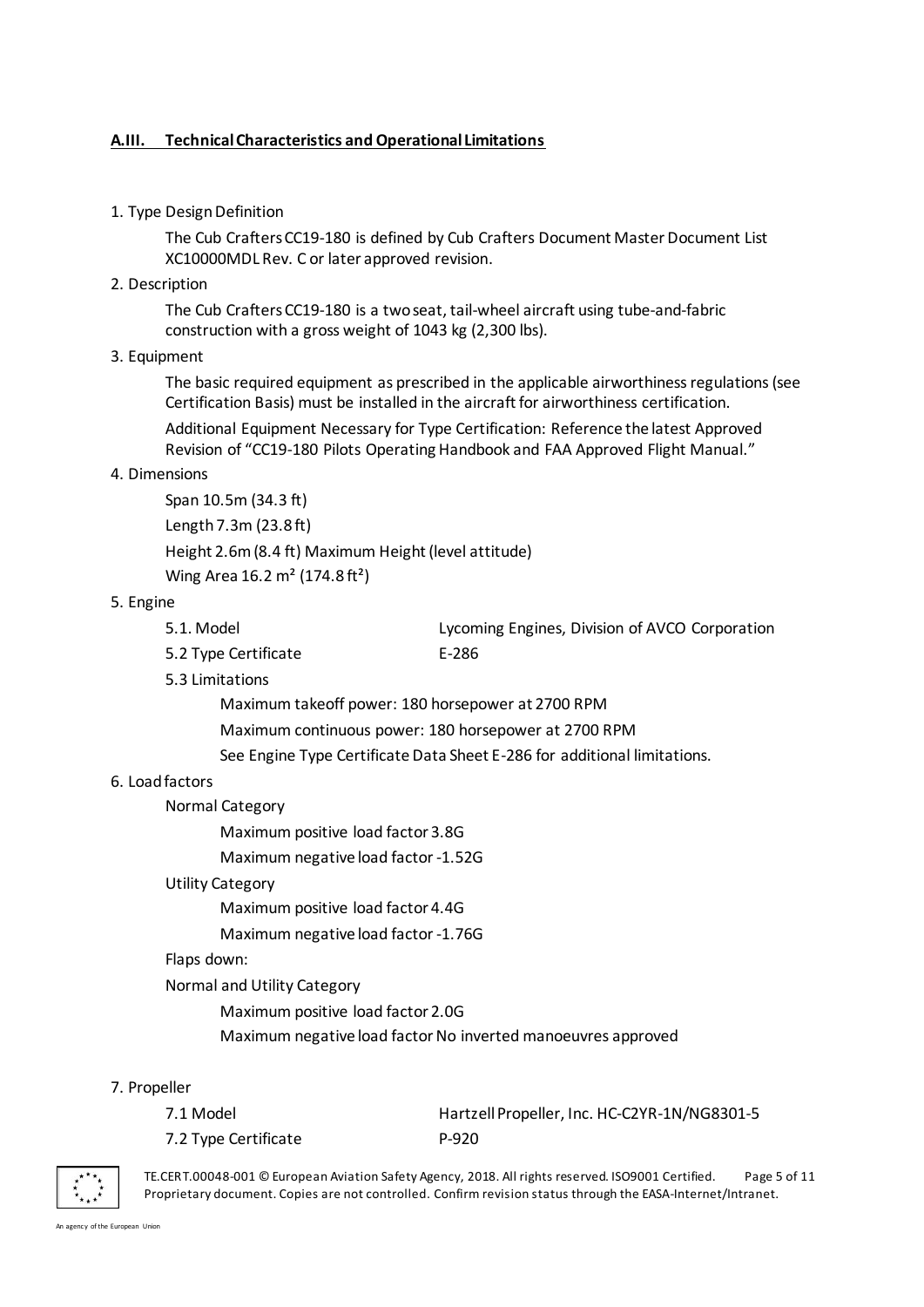| 7.3 Number of blades  | Two $(2)$                                        |
|-----------------------|--------------------------------------------------|
| 7.4 Diameter          | 198 cm (78in). No diameter reduction allowed     |
|                       | High Pitch angle: 29.0º-30.0º                    |
|                       | Low Pitch Angle: 9.7º-10.0º                      |
| 7.5 Sense of Rotation | Clockwise (Pilot Perspective)                    |
| 8. Fluids             |                                                  |
| 8.1 Fuel              | 100 (green) or 100LL (blue) grade aviation fuel. |
| 8.2 Oil               | Lycoming Service Instruction 1014                |
| 8.3 Coolant           | N/A                                              |
| 9. Fluid capacities   |                                                  |
|                       |                                                  |

9.1 Fuel

One 92.7 liters (24.5 gallon U.S) tank in each wing at 2.1m (84.5 inches) aft of datum; 87 liters (23 gallons U.S) usable in each wing, 5.7 liters (1.5 gallons U.S) unusable in each wing; 185.5 liters (49 gallons U.S.) total; 174.1 liters (46 gallons U.S.) usable; 11.4 liters (3 gallons U.S.) unusable.

*Note: add weight of unusable fuel to the certificated weight.*

9.2 Oil

7.6 liters (8 quarts) total at 47cm (18.4 inches) aft of datum. *See Lycoming Service Instruction 1014 for approved oil.*

9.3 Coolant system capacity M/A

#### 10. Air Speeds

| $V_0$ at 1043 kg (2300 lbs) | 86 KCAS  |
|-----------------------------|----------|
| $V_0$ at 898 kg (1980 lbs)  | 79 KCAS  |
| $V_{FF}$ (46º Flaps)        | 73 KCAS  |
| V <sub>NO</sub>             | 117 KCAS |
| $\mathsf{V}_{\mathsf{NE}}$  | 142 KCAS |

#### 11. Flight Envelope

The flight envelope is defined in the applicable approved Aircraft Flight Manual (XC10000AFM); the flight envelope is listed in section 6.

Maximum Operating Altitude 4267 m (14,000 ft)

#### 12. Approved Operations Capability

Operational Limitations: Day-Night, Visual Flight Rules (VFR)

Airframe Life Limits: See the latest approved revision of the CC19-180 "Airplane Maintenance Manual." XC10000AMM

# 13. Maximum Masses

|  | Normal Category |
|--|-----------------|
|--|-----------------|

| Maximum Ramp:           | 1043 kg (2,300 lbs). |
|-------------------------|----------------------|
| Maximum Takeoff:        | 1043 kg (2,300 lbs). |
| Maximum Landing:        | 1043 kg (2,300 lbs). |
| <b>Utility Category</b> |                      |
| Maximum Ramp:           | 898 kg (1,980 lbs).  |



TE.CERT.00048-001 © European Aviation Safety Agency, 2018. All rights reserved. ISO9001 Certified. Page 6 of 11 Proprietary document. Copies are not controlled. Confirm revision status through the EASA-Internet/Intranet.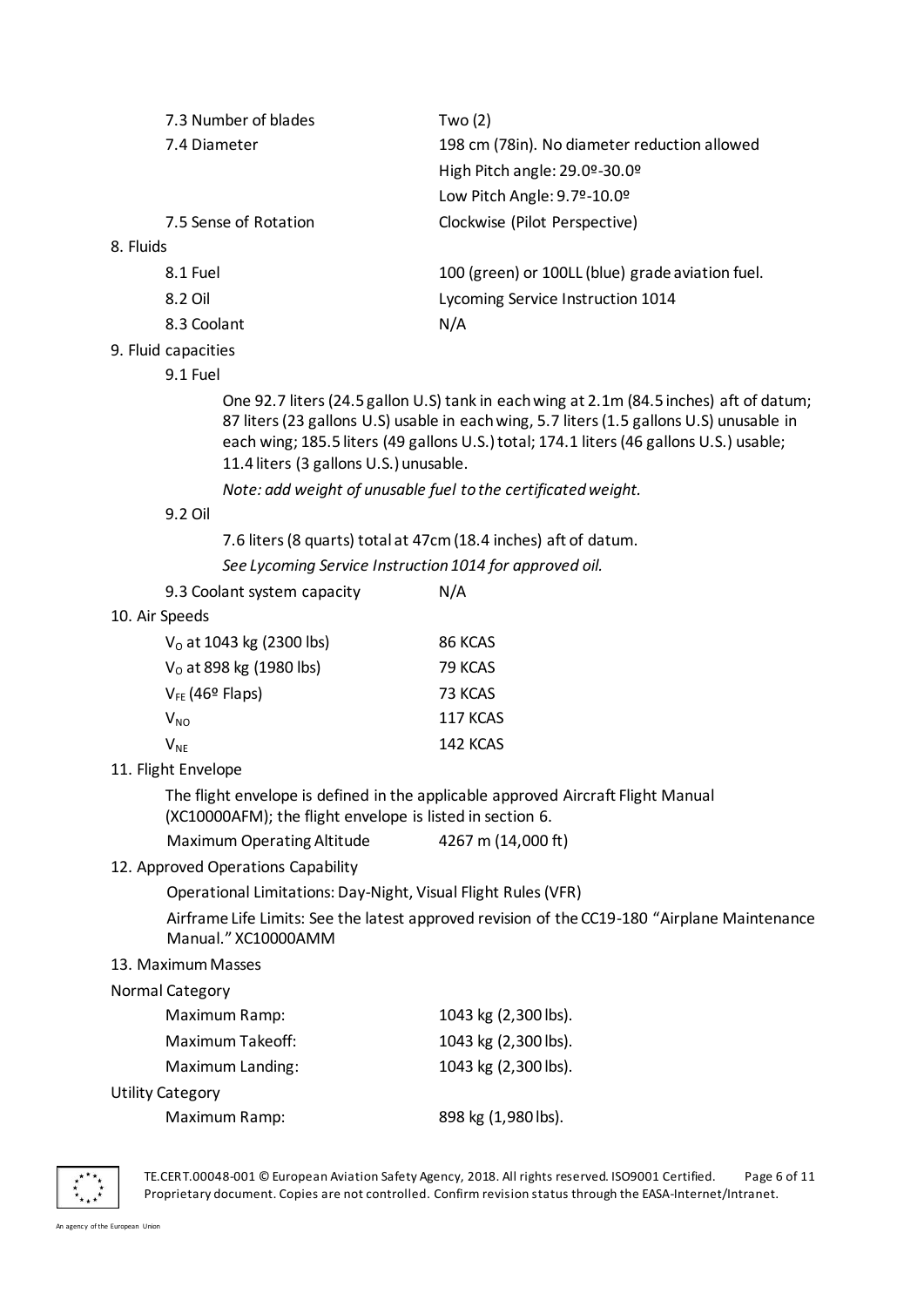| Maximum Takeoff:                                                      | 898 kg (1,980 lbs).                        |
|-----------------------------------------------------------------------|--------------------------------------------|
| Maximum Landing:                                                      | 898 kg (1,980 lbs).                        |
| 14. Centre of Gravity Range - Straight line variation between points. |                                            |
| Normal Category                                                       |                                            |
| Aft Limits:                                                           | 202 cm (79.5in) aft of datum:              |
|                                                                       | 726 kg (1,600 lbs) to 1043 kg (2,300 lbs.) |
|                                                                       | 199 cm (78.5in) aft of datum:              |
|                                                                       | 570 kg (1,300 lbs.)                        |
| <b>Forward Limits:</b>                                                | 183 cm (72.0in) aft of datum:              |
|                                                                       | 590 kg (1,300 lbs) to 762 kg (1,680 lbs.)  |
|                                                                       | 201 cm (79.1in) aft of datum:              |
|                                                                       | 1043 kg (2,300 lbs.)                       |
| <b>Utility Category</b>                                               |                                            |
| Aft Limits:                                                           | 198 cm (78.0in) aft of datum:              |
|                                                                       | 590 kg (1,300 lbs) to 898 kg (1,980 lbs.)  |
| <b>Forward Limits:</b>                                                | 183 cm (72.0in) aft of datum:              |
|                                                                       | 590 kg (1,300 lbs) to 762 kg (1,680 lbs.)  |
|                                                                       | 192 cm (75.4in) aft of datum:              |
|                                                                       | 898 kg (1,980 lbs.)                        |

#### 15. Datum

152.4cm(60 inches) forward of the wing leading edge.

| Wing flaps: | $0^{\circ}$ , 16 <sup>o</sup> , 33 <sup>o</sup> , 46 <sup>o</sup> ± 1.0 <sup>o</sup> |
|-------------|--------------------------------------------------------------------------------------|
| Ailerons:   | Up: $20^{\circ}$ ± 1.5 <sup>o</sup> Down 14 <sup>o</sup> ± 1.5 <sup>o</sup>          |
| Elevator:   | Up $25^{\circ}$ ± 1.5 <sup>o</sup> Down $15^{\circ}$ ± 1.5 <sup>o</sup>              |
| Stabilizer: | Up 4.9º +0.1º/-0.0º Down 2.5º +0.0º/-0.1º                                            |
| Rudder:     | Left 22.5º +0/-0.75º Right 25º +0/-0.75º                                             |

*See the latest approved revision of the CC19-180 "Airplane Maintenance Manual", or other approved data, for control system rigging instructions and setting flaps up (0º) configuration.*

| 17. Levelling Means                    | See latest approved revision of the CC19-180 "Pilot's |
|----------------------------------------|-------------------------------------------------------|
|                                        | Operating Handbook and FAA Approved Flight            |
|                                        | Manual."                                              |
| 18. Minimum Flight Crew                | One (1) Pilot                                         |
| 19. Maximum Passenger Seating Capacity |                                                       |
| Two (2) seats total                    | Pilot located at 184 cm (72.2 in) aft of datum        |
|                                        | Passenger located at 248 cm (97.5in) aft of datum     |
|                                        |                                                       |





TE.CERT.00048-001 © European Aviation Safety Agency, 2018. All rights reserved. ISO9001 Certified. Page 7 of 11 Proprietary document. Copies are not controlled. Confirm revision status through the EASA-Internet/Intranet.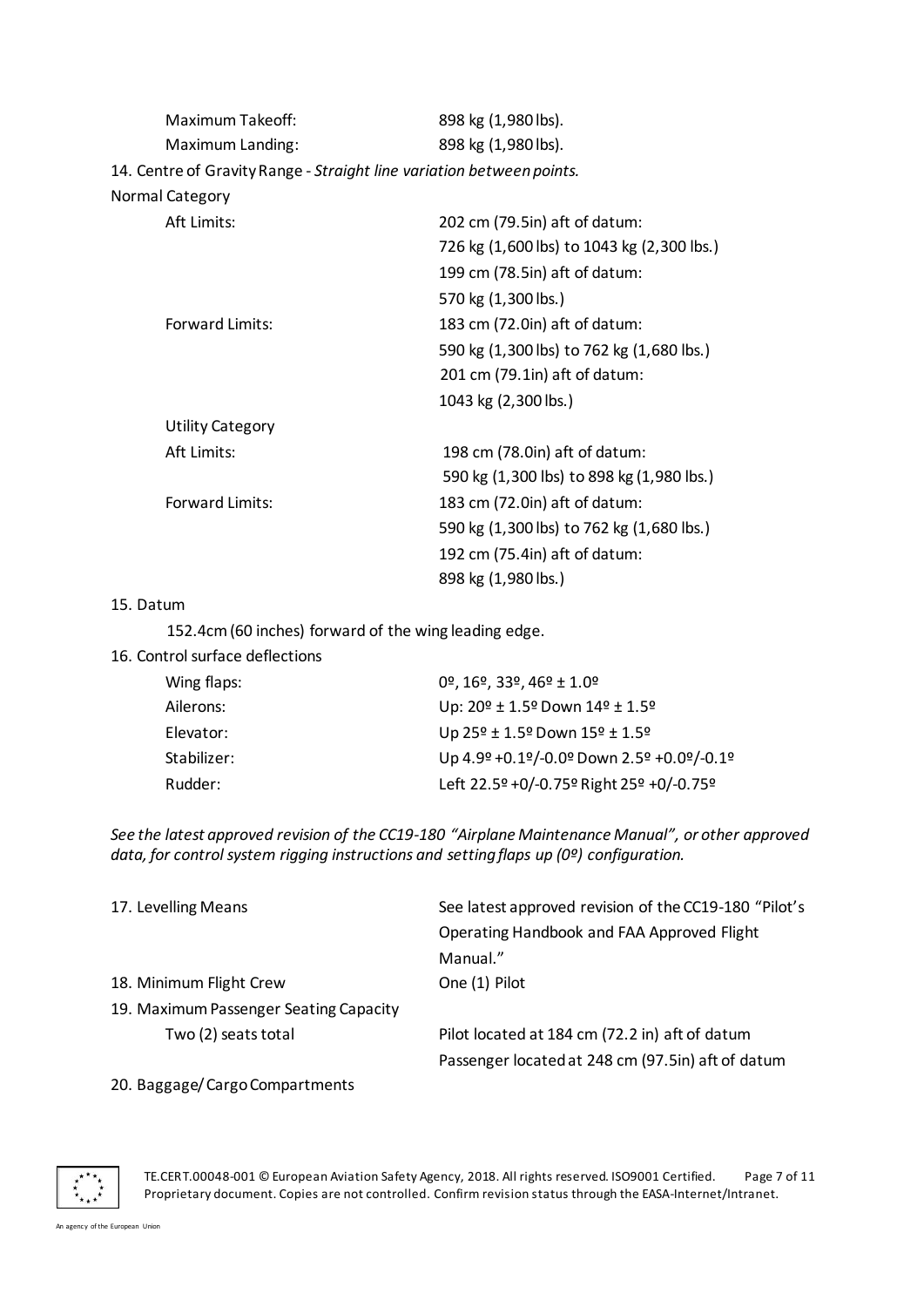The baggage area is divided into two areas. The forward cargo area has a capacity of 82 kg (180 lbs) and the aft area has a capacity of 23 kg (50 lbs). As defined in the latest approved revision of the CC19-180 "Pilot's Operating Handbook and FAA Approved Flight Manual".

21. Wheels and Tyres The main wheels carry 6:00 x 6 tires as standard equipment. 8:50 x 6 tires and 26 x 10.5-6 tires are offered as optional equipment.

22. (Reserved)



TE.CERT.00048-001 © European Aviation Safety Agency, 2018. All rights reserved. ISO9001 Certified. Page 8 of 11 Proprietary document. Copies are not controlled. Confirm revision status through the EASA-Internet/Intranet.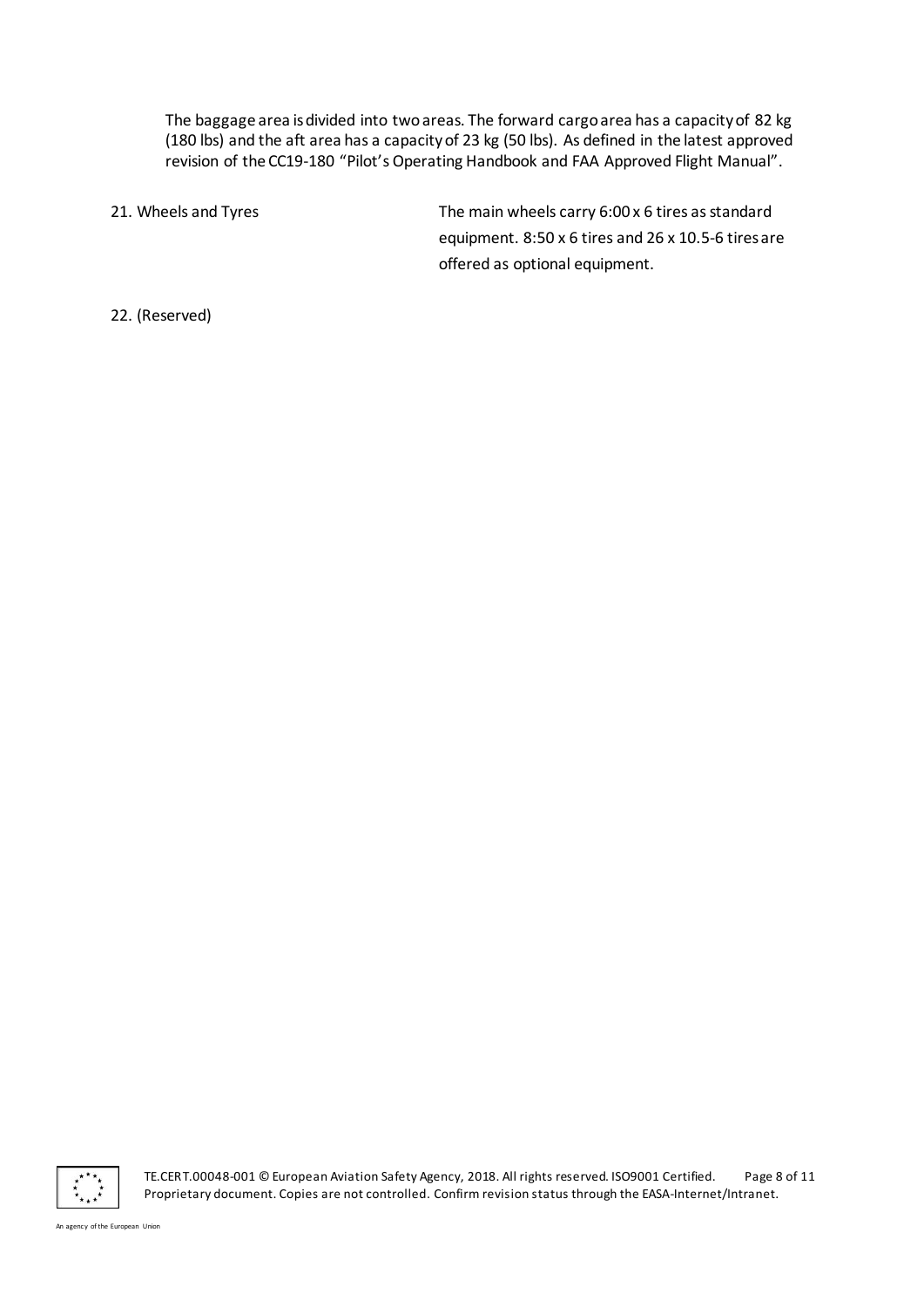# <span id="page-8-0"></span>**A.IV. Operating and Service Instructions**

| 1. Flight Manual (AFM)         | Aircraft Flight Manual XC10000AFM initial release<br>dated 2 <sup>nd</sup> June 2016 or later approved revision          |
|--------------------------------|--------------------------------------------------------------------------------------------------------------------------|
| 2. Maintenance Manual (AMM)    | Aircraft Maintenance Manual XC10000AMM initial<br>release dated 18 <sup>th</sup> July 2016 or later approved<br>revision |
| 3. Structural Repair Manual    | N/A                                                                                                                      |
| 4. Weight and Balance Manual   | Aircraft Flight Manual XC10000AFM initial release<br>dated 2 <sup>nd</sup> June 2016 or later approved revision          |
| 5. Illustrated Parts Catalogue | N/A                                                                                                                      |



TE.CERT.00048-001 © European Aviation Safety Agency, 2018. All rights reserved. ISO9001 Certified. Page 9 of 11 Proprietary document. Copies are not controlled. Confirm revision status through the EASA-Internet/Intranet.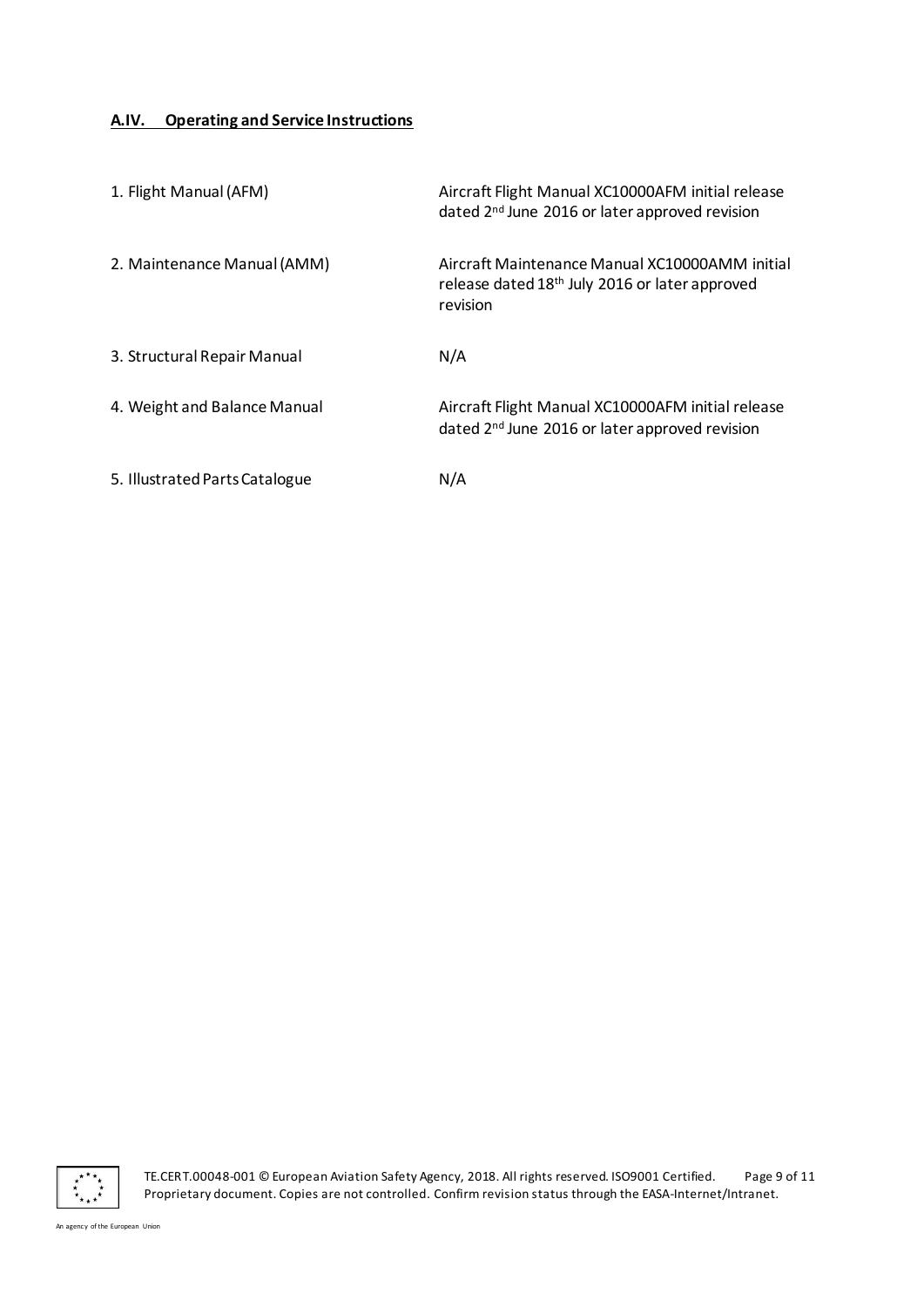<span id="page-9-0"></span>**A.V. Notes**



TE.CERT.00048-001 © European Aviation Safety Agency, 2018. All rights reserved. ISO9001 Certified. Page 10 of 11 Proprietary document. Copies are not controlled. Confirm revision status through the EASA-Internet/Intranet.

An agency of the European Union